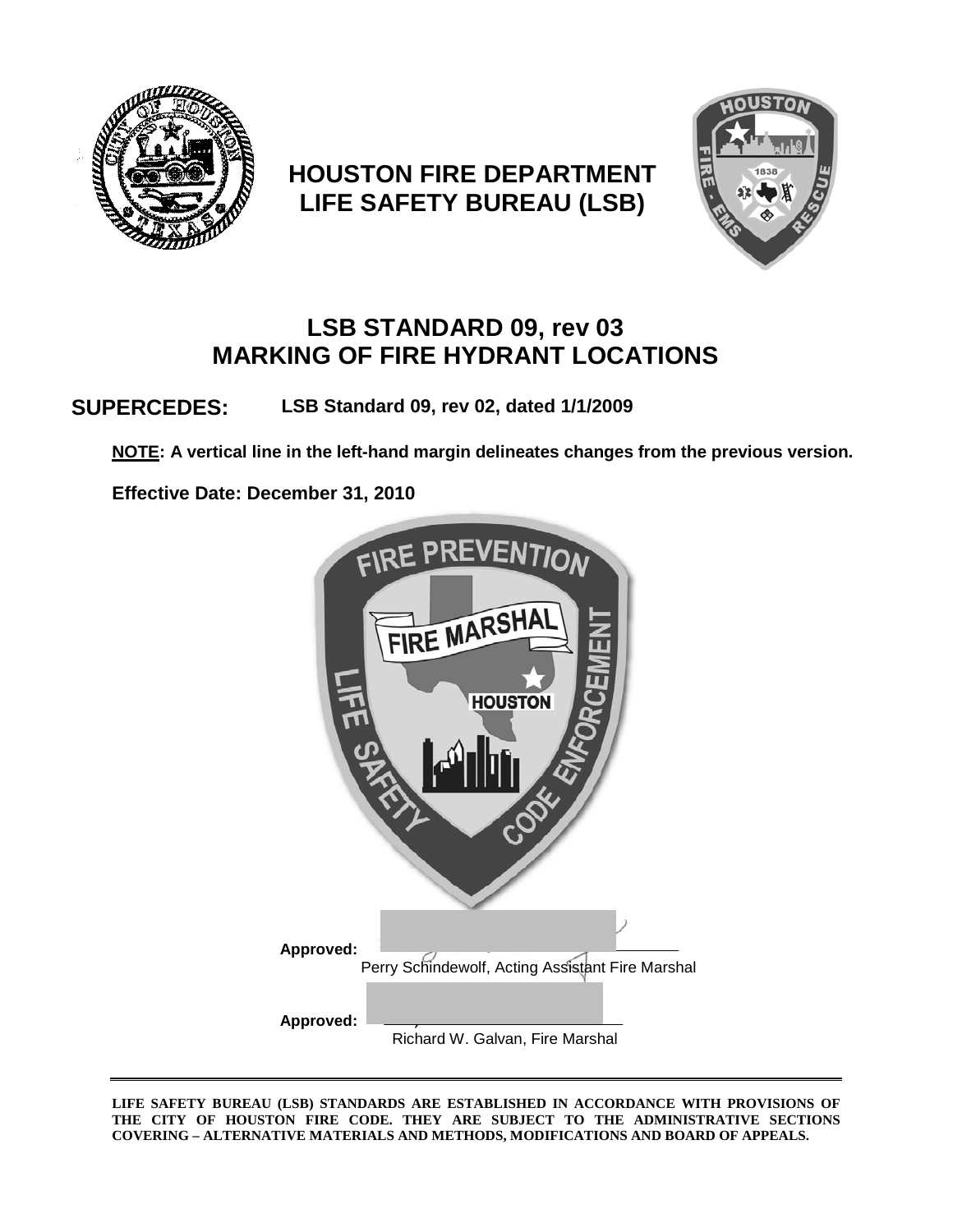# **TABLE OF CONTENTS**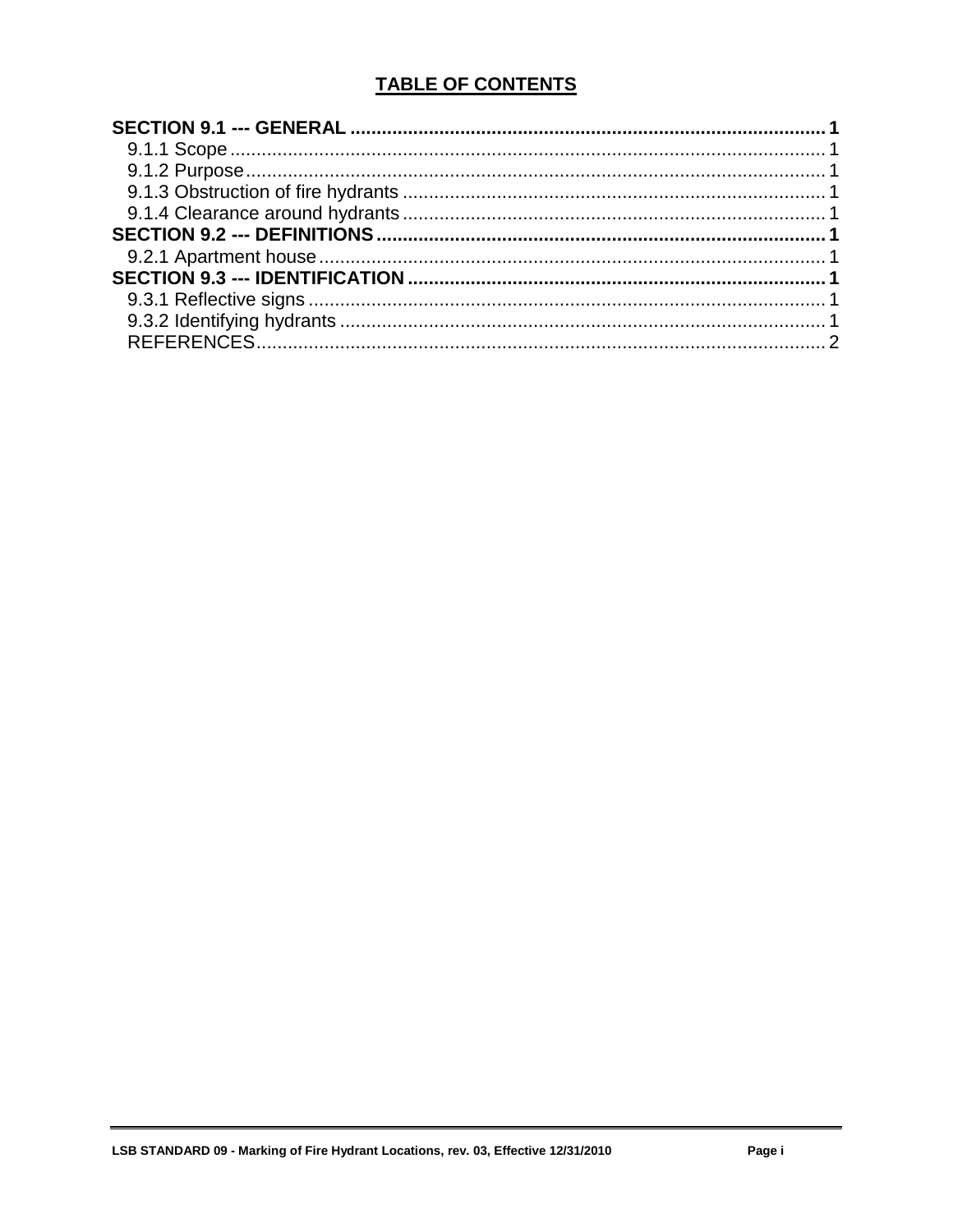#### **LSB STANDARD 09, Rev 03 MARKING OF FIRE HYDRANT LOCATIONS**

## <span id="page-2-0"></span>**SECTION 9.1 --- GENERAL**

### <span id="page-2-1"></span>**9.1.1 Scope**

Marking of fire hydrants within the City of Houston shall be in accordance with LSB Standard 09, "Marking of Fire Hydrant Locations".

### <span id="page-2-2"></span>**9.1.2 Purpose**

This standard shall provide guidelines, for all apartment complexes containing fire hydrants *(new and existing)*, and elsewhere as may be required by the Code Official to clearly identify locations of the fire hydrants, in accordance with the *Fire Code*.

#### <span id="page-2-3"></span>**9.1.3 Obstruction of fire hydrants**

Posts, fences, vehicles, growth, trash, storage and other materials or objects shall not be placed or kept near fire hydrants, fire department inlet connections or fire protection system control valves in a manner that would prevent such equipment or fire hydrants from being immediately discernible. The fire department shall not be deterred or hindered from gaining immediate access to fire protection equipment or fire hydrants.

## <span id="page-2-4"></span>**9.1.4 Clearance around hydrants**

A 3-foot (914 mm) clear space shall be maintained around the circumference of fire hydrants except as otherwise required or approved.

### <span id="page-2-5"></span>**SECTION 9.2 --- DEFINITIONS**

#### <span id="page-2-6"></span>**9.2.1 Apartment house**

An apartment house is any building, or portion thereof, which contains three or more dwelling units including residential condominiums**.**

## <span id="page-2-7"></span>**SECTION 9.3 --- IDENTIFICATION**

#### <span id="page-2-8"></span>**9.3.1 Reflective signs**

A reflective sign with reflective numbers and letters shall be placed at every apartment complex entrance driveway. The sign shall be of durable materials no less than 18 inches by 18 inches, with lettering and numbering no less than 3 inches in height. The sign shall have "H.F.D." at the top with the number of fire hydrants in the complex at the bottom.

## <span id="page-2-9"></span>**9.3.2 Identifying hydrants**

A blue reflective *traffic marker*, approximately 4 inches by 4 inches, shall be placed in the apartment complex on the street or driveway in a permanent manner to indicate a fire hydrant. The marker should be placed *off the centerline* of the street 4 to 6 inches to indicate on which side of the street the fire hydrant is located.